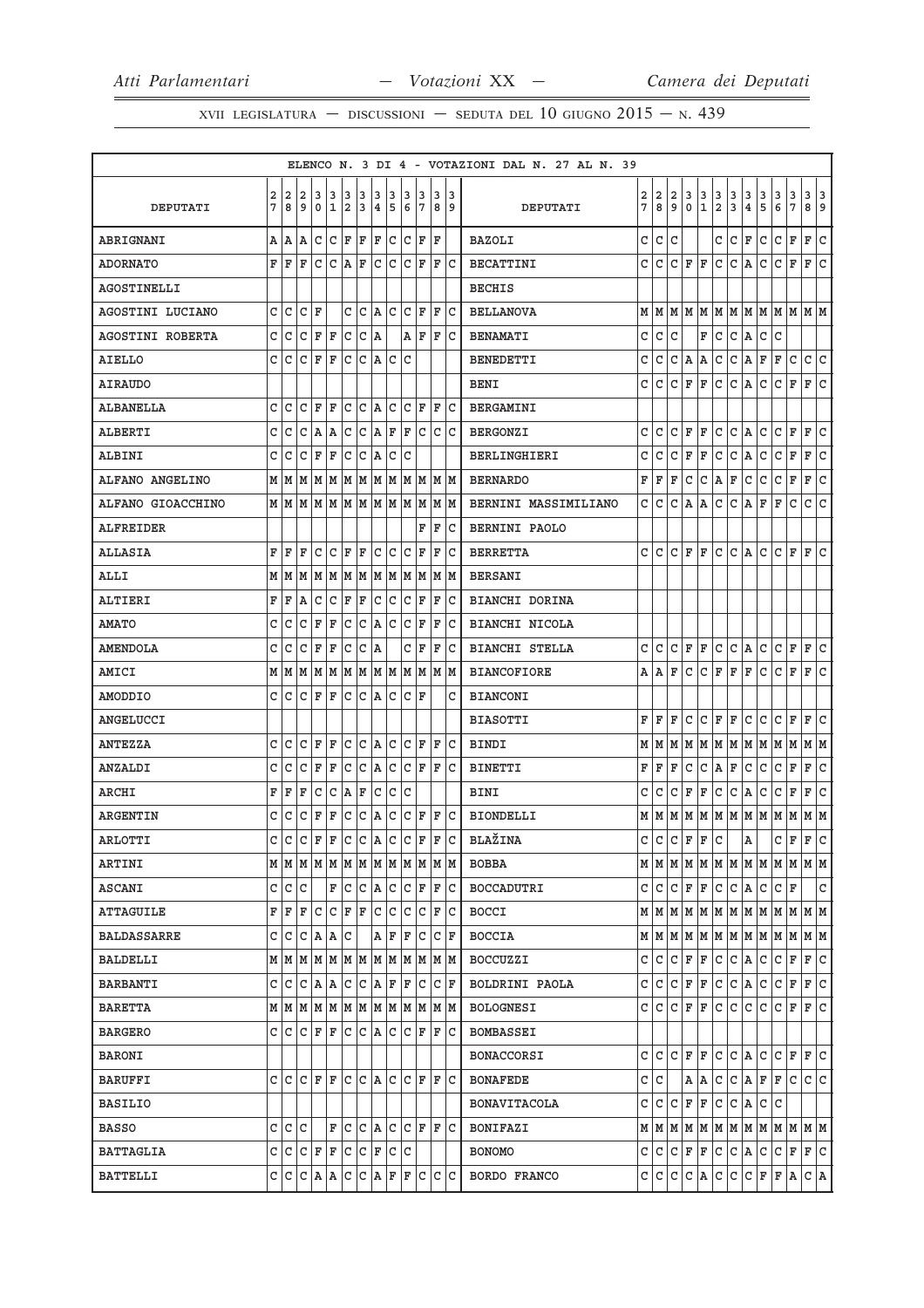|                      |   |              |             |              |              |                |              |                         |     |              |         |              |     |              | ELENCO N. 3 DI 4 - VOTAZIONI DAL N. 27 AL N. 39 |          |  |              |                |              |             |                   |               |                                       |               |               |                                                                             |               |              |                         |
|----------------------|---|--------------|-------------|--------------|--------------|----------------|--------------|-------------------------|-----|--------------|---------|--------------|-----|--------------|-------------------------------------------------|----------|--|--------------|----------------|--------------|-------------|-------------------|---------------|---------------------------------------|---------------|---------------|-----------------------------------------------------------------------------|---------------|--------------|-------------------------|
|                      | 2 | 2            | 2           | 3            | 3            | 3              | 3            | 3                       | 3   | 3            | 3       | 3            | 3   |              |                                                 |          |  | $\mathbf{2}$ | $\overline{a}$ | $\mathbf 2$  | 3           |                   |               |                                       |               |               | 3                                                                           |               | 3 3          |                         |
| DEPUTATI             | 7 | 8            | 9           | $\mathbf 0$  | $\mathbf{1}$ | $\overline{2}$ | 3            | $\overline{\mathbf{4}}$ | 5   | 6            | 7       | 8            | و ا |              |                                                 | DEPUTATI |  | 7            | 8              | 9            | 0           | $\frac{3}{1}$     | $\frac{3}{2}$ | $\begin{array}{c} 3 \\ 3 \end{array}$ | $\frac{3}{4}$ | $\frac{3}{5}$ | 6                                                                           | $\frac{3}{7}$ | 8 9          |                         |
| <b>BORDO MICHELE</b> | М | M            | M           | MM           |              |                | MM           |                         | MM  |              | MM      |              | MM  | <b>CAPUA</b> |                                                 |          |  | Α            | Α              | Α            | A           | Α                 | $\mathtt{C}$  | c.                                    | F             | $\mathtt{C}$  | C                                                                           | F             | F            | $\overline{\mathsf{C}}$ |
| <b>BORGHESE</b>      | C | C            | C           | $\mathsf{C}$ | $\mathtt{C}$ | c              | c            | A.                      | A   | A            | F       | F            | F   |              | <b>CARBONE</b>                                  |          |  | М            |                |              |             |                   |               |                                       |               |               | $ M M M M M M M M M M M M M M M $                                           |               |              |                         |
| <b>BORGHESI</b>      | F | F            | F           | C            | C            | F              | F            | C                       | C   | C            | ΙF      | F            | lc  |              | CARDINALE                                       |          |  | C            | C              | C            | $\mathbf F$ | F                 | $\mathtt{C}$  | C                                     | A             | C             | $\mathtt{C}$                                                                | F             | $\mathbf F$  | c                       |
| <b>BORGHI</b>        | C | C            | C           |              |              | C              | lc.          | A                       | lc  | $\mathtt{C}$ | F       | F            | lc  |              | <b>CARELLA</b>                                  |          |  | C            | С              | С            | F           | F                 | C             | lc.                                   | ۱Ā.           | С             | C                                                                           | F             | F            | lc.                     |
| BORLETTI DELL'ACQUA  | М | M            | M           | M            | M            | M              | M            | M                       | M   | M            | M       | M            | M   |              | <b>CARFAGNA</b>                                 |          |  |              |                |              |             |                   |               |                                       |               |               |                                                                             |               |              |                         |
| <b>BOSCHI</b>        |   |              | M M M       |              | MM           |                | MM           |                         |     |              | M M M M |              | M M |              | CARIELLO                                        |          |  | c            | С              | С            | Α           | Α                 | C             | C A                                   |               | F             | F                                                                           | C             | c c          |                         |
| <b>BOSCO</b>         |   |              |             |              |              |                |              |                         |     |              |         |              |     |              | CARINELLI                                       |          |  | C            | $\mathtt{C}$   | C            |             | A   A             | C             | C A                                   |               | $\mathbf F$   | F                                                                           | $\mathtt{C}$  | C            | c                       |
| <b>BOSSA</b>         | C | $\mathsf{C}$ | C           | F            | F            | $\mathtt{C}$   | c            | A.                      | c   | C            | F       | F            | c   |              | CARLONI                                         |          |  |              |                |              |             |                   |               |                                       |               |               |                                                                             |               |              |                         |
| <b>BOSSI</b>         | F | F            | F           | C            | lc.          | F              | ΙF           | C                       | lc  | $\mathtt{C}$ | F       | ΙF           | lc  |              | CARNEVALI                                       |          |  | C            | C              | C            | $\mathbf F$ | F                 | $\mathtt{C}$  | $\mathtt{C}$                          | Α             | C             | C                                                                           | F             | F            | lc.                     |
| <b>BRAGA</b>         |   |              |             |              |              |                |              |                         |     |              |         |              |     |              | CAROCCI                                         |          |  | C            | С              | C            | F           | F                 | $\mathtt{C}$  | C                                     | $\, {\bf A}$  | С             | C                                                                           | F             | $\mathbf F$  | C                       |
| BRAGANTINI MATTEO    | F | F            | $\mathbf F$ | C            | c            | F              | F            | C                       | lc. | c            |         |              |     | CARRA        |                                                 |          |  | C            | С              | C            | F           | F                 | C             | C                                     | A             | C             | C                                                                           | F             | $\mathbf{F}$ | c                       |
| BRAGANTINI PAOLA     | C | C            | C           | F            | F            | C              | C            | A                       | C   | C            | F       | F            | lc  |              | CARRESCIA                                       |          |  | C            | С              | C            | F           | F                 | C             | C                                     | $\mathbf F$   | C             | $\mathtt{C}$                                                                | F             | F            | C                       |
| <b>BRAMBILLA</b>     | М | M            | M           | M            | M            | M              | M            | M                       | M   | M            | lм      |              | M M |              | CARROZZA                                        |          |  | C            | c              | C            | F           | F                 | C             | c                                     | A             | С             | C                                                                           | F             | F            | C                       |
| <b>BRANDOLIN</b>     | C | C            | C           | ΙF           | F            | C              | C            | l A                     | C   | C            | ΙF      | F            | lc  |              | <b>CARUSO</b>                                   |          |  | F            | F              | F            | C           | $\mathtt{C}$      | C             | $\mathtt{C}$                          | $\mathtt{C}$  | $\mathtt{C}$  | C                                                                           | F             | F            | C                       |
| <b>BRATTI</b>        | М | M            | M           | M            | M            | M              | M            | M                       | M   | M            | M       | M            | lМ  |              | CASATI                                          |          |  |              | $\mathtt{C}$   | C            |             | F                 | $\mathtt{C}$  | C                                     | F             | $\mathtt{C}$  | C                                                                           | F             | $\mathbf F$  | C                       |
| <b>BRESCIA</b>       | C | C            | C           | A            | ١A           | С              | C            | A                       | F   | F            | C       | C            | lc  |              | <b>CASELLATO</b>                                |          |  | C            | С              | С            | F           | F                 | C             | C                                     | A             | C             | C                                                                           | F             | F            | C                       |
| <b>BRESSA</b>        | М | M            | М           | M            | M            | M              | M            | M                       | M   | M            | M       | M            | lм  |              | <b>CASERO</b>                                   |          |  | М            | M              | M            |             | M M M M M M       |               |                                       |               |               | MM                                                                          |               | M  M         |                         |
| <b>BRUGNEROTTO</b>   | C | C            | C           | A            | A            | C              | c            | A                       | F   | F            | C       | $\mathtt{C}$ | lc. | CASO         |                                                 |          |  | С            | $\mathtt{C}$   | $\mathtt{C}$ | A  A        |                   |               | C A                                   |               | $\mathbf F$   | $\mathbf F$                                                                 | $\mathtt{C}$  | c c          |                         |
| <b>BRUNETTA</b>      | М | M            | M           | M            | M            | M              | M            | M                       | M   | M            | M       | M            | lМ  |              | <b>CASSANO</b>                                  |          |  | C            | С              | $\mathtt{C}$ | $\mathbf F$ | F                 | C             |                                       | Α             | С             | C                                                                           | F             | F            | С                       |
| <b>BRUNO</b>         | Α | ΙA           | A           | A            | A            | A              | A            | A                       | A   | Α            | C       | С            | c   |              | CASTELLI                                        |          |  |              |                |              |             |                   |               |                                       |               | F             | F                                                                           | C             |              | C                       |
| BRUNO BOSSIO         | C | C            | C           | F            | F            | C              | $\mathtt{C}$ | A                       | C   | C            | F       | F            | lc  |              | <b>CASTIELLO</b>                                |          |  |              |                |              |             |                   |               |                                       |               |               |                                                                             |               |              |                         |
| <b>BUENO</b>         | Α | Α            | Α           | A            | A            | ١A             | A            | A                       | lA. | A            | F       | F            | F   |              | CASTIGLIONE                                     |          |  | М            | M              | М            | M           | M                 | M   M   M     |                                       |               | M   M         |                                                                             | M             | MM           |                         |
| <b>BURTONE</b>       |   | C            | C           | F            | F            | С              | C            | A                       | c   | $\mathtt{C}$ | F       | F            | lc  |              | CASTRICONE                                      |          |  | C            | С              | С            | F           | F                 | C             | c.                                    | A             | C             | C F                                                                         |               | F C          |                         |
| <b>BUSIN</b>         | F | F            | F           | C            | C            | ΙF             | $\mathbf F$  | C                       | lc. | C            | ΙF      | F            | lc  |              | CATALANO                                        |          |  | Α            | Α              | Α            | Α           | Α                 | C             | C                                     | F             | C             | C                                                                           |               |              |                         |
| <b>BUSINAROLO</b>    | М | M            | M           |              | MM           | M              | M            | M                       | M   | M            | M       |              | MM  |              | CATANIA                                         |          |  | М            | M              | М            | М           | M                 | M             | MM                                    |               |               | M M M M                                                                     |               |              |                         |
| <b>BUSTO</b>         | C | lc           | C           | A            | l A          | c              | c            | A                       | F   | ΙF           | c       | C            | lc. |              | CATANOSO GENOESE                                |          |  |              |                |              |             |                   |               | F                                     | $\mathtt{C}$  | $\mathtt{C}$  | C                                                                           |               |              |                         |
| <b>BUTTIGLIONE</b>   |   |              |             |              |              |                |              |                         |     |              |         |              |     | CAUSI        |                                                 |          |  | c            | C              | C            |             | F F               | C             |                                       |               |               |                                                                             | F F C         |              |                         |
| CALABRIA             | F | A            | ١A          | C            | lc.          | F              | ΙF           | C                       | lc  | C            | ΙF      | F            | lc  |              | CAUSIN                                          |          |  |              | F F F          |              | C           |                   | C A F F       |                                       |               | lc.           | C                                                                           | F             | $\mathbf F$  | c                       |
| CALABRO'             |   | F            | F           | C            | $\mathtt{C}$ | A              | ΙF           | C                       | lc. | C            | ΙF      | F            | ΙC  |              | <b>CECCONI</b>                                  |          |  | c            | С              | C A          |             |                   | c             |                                       |               | C A F F       |                                                                             | $\mathtt{C}$  | C            | lc.                     |
| CAMANI               | C | ГC           | lc          | F F          |              |                | c c          | A C                     |     |              |         | C F F C      |     | CENNI        |                                                 |          |  | c            | c              |              | C F F       |                   |               |                                       | C C A         | F             | F                                                                           | F             | F C          |                         |
| CAMPANA              | C | l C          | C           | ΙF           | F            | С              | C            | ١A                      | С   | lc.          |         |              |     |              | <b>CENSORE</b>                                  |          |  | C            | С              | c            | F           | F                 | С             | C                                     |               | C             | С                                                                           | F             | F            | C                       |
| CANCELLERI           |   |              |             |              |              |                |              |                         |     |              |         |              |     |              | <b>CENTEMERO</b>                                |          |  |              | F A A          |              |             |                   |               | A   A   A                             |               | С             | c                                                                           | F             | F C          |                         |
| CANI                 | C | C            | C           | F            | ΙF           | C              | lc.          | lA.                     | lc  | C            | ΙF      | F            | lc. | <b>CERA</b>  |                                                 |          |  |              |                |              |             |                   |               |                                       |               |               |                                                                             |               |              |                         |
| CAON                 |   |              |             |              |              |                |              |                         |     |              |         |              |     |              | CESARO ANTIMO                                   |          |  |              |                |              |             | A   A   A   A   A |               |                                       | C C F         |               | C C F F C                                                                   |               |              |                         |
| CAPARINI             | F | F            | F           | F            | ΙF           | F              | l F          | C                       | lc  | C            | l F     | ΙF           | lc  |              | CESARO LUIGI                                    |          |  |              |                |              |             |                   |               |                                       |               |               |                                                                             |               |              |                         |
| CAPELLI              |   |              |             |              |              |                |              |                         |     |              |         |              |     |              | CHAOUKI                                         |          |  |              |                |              |             |                   |               |                                       |               |               |                                                                             |               |              |                         |
| CAPEZZONE            |   |              |             |              |              |                |              |                         |     |              |         |              |     |              | CHIARELLI                                       |          |  |              | F F F          |              |             | C C               |               | $C$ $F$ $F$                           |               | c             | C F F C                                                                     |               |              |                         |
| CAPODICASA           | C | lc.          | C           | F            | F            | C              | c            | A                       | lc. | lc.          | F       | ΙF           | lC. |              | CHIMIENTI                                       |          |  | c            | С              | С            |             | $A \mid A$        |               |                                       | C C A         | F F           |                                                                             | С             | C C          |                         |
| CAPONE               | c |              | c c         | F  F         |              |                | c c          | A                       | lc  | C            | ΙF      | F            | C   |              | CICCHITTO                                       |          |  |              |                |              |             |                   |               |                                       |               |               | $M$   $M$   $M$   $M$   $M$   $M$   $M$   $M$   $M$   $M$   $M$   $M$   $M$ |               |              |                         |
| CAPOZZOLO            |   |              |             |              |              |                |              |                         |     |              |         |              |     |              | CIMBRO                                          |          |  |              | c  c           | C.           | F F         |                   |               | C C A                                 |               | $\mathtt{C}$  | F                                                                           | F             | F C          |                         |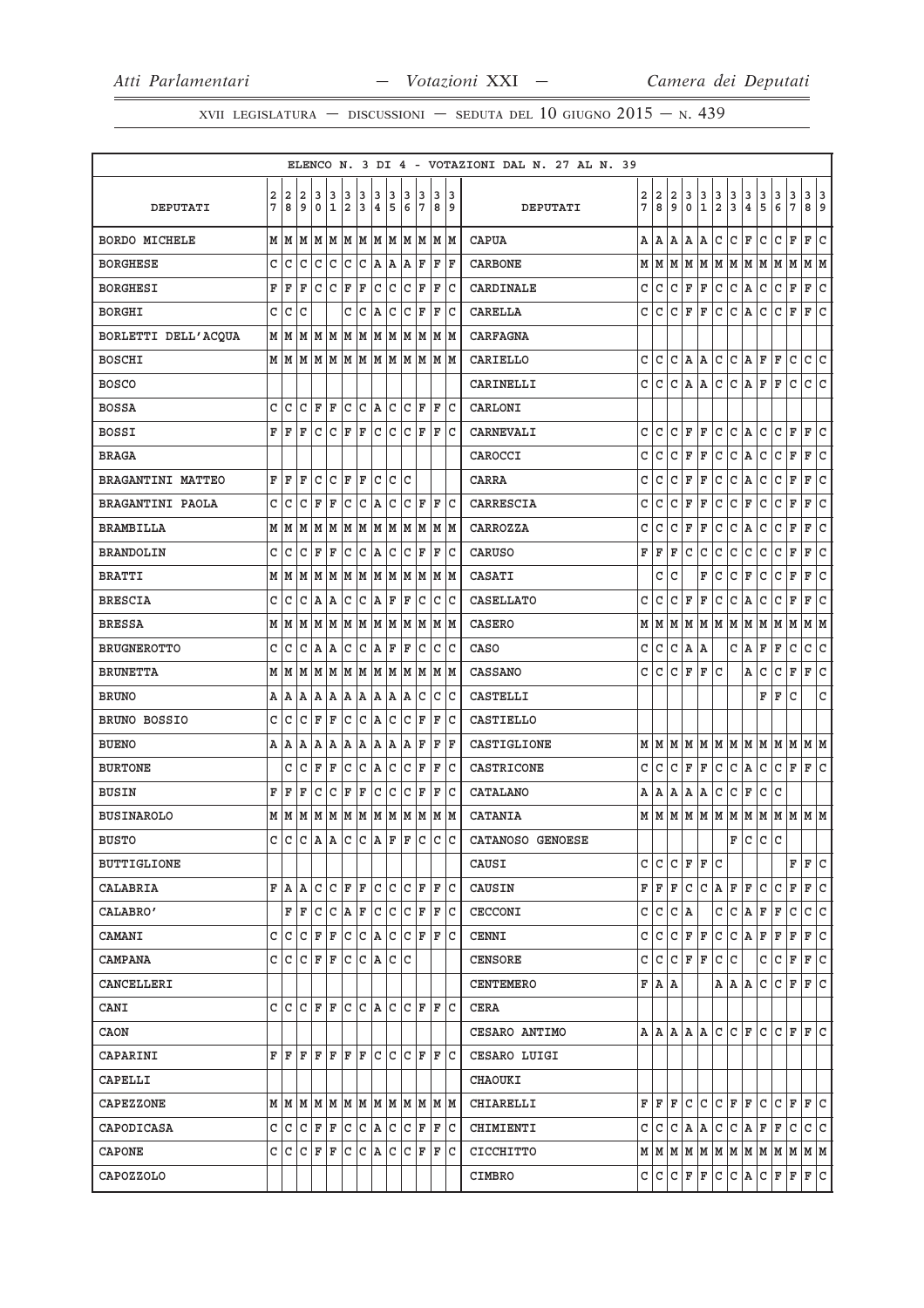|                   |   |      |           |             |             |     |         |                         |             |     |         |                   |                                                                             | ELENCO N. 3 DI 4 - VOTAZIONI DAL N. 27 AL N. 39 |                |                |                         |   |                |              |               |                         |                           |                        |                |                                                                             |     |
|-------------------|---|------|-----------|-------------|-------------|-----|---------|-------------------------|-------------|-----|---------|-------------------|-----------------------------------------------------------------------------|-------------------------------------------------|----------------|----------------|-------------------------|---|----------------|--------------|---------------|-------------------------|---------------------------|------------------------|----------------|-----------------------------------------------------------------------------|-----|
|                   | 2 | 2    | 12        | 3           | 3           | 3   | 3       | 3                       | 3           | 3   | 3       | 3                 | 13                                                                          |                                                 | $\overline{a}$ | $\overline{a}$ | $\overline{\mathbf{c}}$ | 3 | 3              | $\mathbf{3}$ |               | $\mathbf{3}$            | 3                         | 3                      | 3              | 3                                                                           | 3   |
| DEPUTATI          | 7 | 8    | 9         | $\mathbf 0$ | 1           | 2   | 3       | $\overline{\mathbf{4}}$ | 5           | 6   | 17      | 8                 | و ا                                                                         | DEPUTATI                                        | 7              | 8              | 9                       | 0 | $\overline{1}$ | $\mathbf 2$  | $\frac{3}{3}$ | $\overline{\mathbf{4}}$ | 5                         | 6                      | $7\phantom{.}$ | 8 9                                                                         |     |
| CIMMINO           | Α | A    | ١A        | A  A        |             | С   | c       | F                       | ∣c          |     | C F     | F                 | C                                                                           | DA VILLA                                        | C              | C              |                         |   | C A A          | C            | C A           |                         | F F                       |                        | $\mathtt{C}$   | C                                                                           | c   |
| CIPRINI           | C | C    | C         | A           | ΙA          | C   | c       | A                       | F           | F   | C       | C                 | lc                                                                          | DE GIROLAMO                                     |                |                |                         |   |                |              |               |                         |                           |                        |                |                                                                             |     |
| CIRACI'           | Α | F    | А         | A           | A           | ١A  | F       | C                       | F           | F   | ١A      | Α                 | ΙC                                                                          | DEL BASSO DE CARO                               |                |                |                         |   |                |              |               |                         |                           |                        |                | $M$   $M$   $M$   $M$   $M$   $M$   $M$   $M$   $M$   $M$   $M$   $M$   $M$ |     |
| CIRIELLI          |   |      |           |             |             |     |         |                         |             |     |         |                   |                                                                             | DEL GROSSO                                      | c              | С              | C                       |   | A A            |              | C C A         |                         | F                         | F                      | С              | C C                                                                         |     |
| <b>CIVATI</b>     |   | c Ic | C         | A           | Α           | С   | С       | lc.                     | F           | ΙF  | C       | C                 | ΙF                                                                          | DELLAI                                          | F              | F              | F                       | с | С              | С            | C             | $\mathtt{C}$            | C                         | С                      | F              | F                                                                           | C   |
| COCCIA            |   |      |           |             |             |     |         |                         |             |     |         |                   |                                                                             | DELL'ARINGA                                     | с              | С              | С                       | F | F              | C            | C A           |                         | С                         | C                      | F              | F                                                                           | c   |
| COLANINNO         |   |      |           |             |             |     |         |                         |             |     |         |                   |                                                                             | DELLA VALLE                                     | C              | С              | С                       | Α | A              | C            | c.            | A                       | F                         | $\mathbf F$            | $\mathtt{C}$   | C                                                                           | c   |
| COLLETTI          | C | l C  |           |             | $A \mid A$  | lc. | c       | AF                      |             | F   | c       | C                 | c                                                                           | DELL'ORCO                                       | c              | С              |                         |   | C A A          |              | C C A         |                         | F F                       |                        | $\mathtt{C}$   | c c                                                                         |     |
| <b>COLONNESE</b>  | C | C    | C         | A           | ۱A          | C   | c       | A                       | F           | F   | c       | C                 | lc                                                                          | DE LORENZIS                                     |                |                |                         |   |                |              |               |                         |                           |                        |                |                                                                             |     |
| COMINARDI         | C | C    | C         | ΙA          | Α           | C   | с       | ١A                      | F           | F   | C       | C                 | ΙC                                                                          | DE MARIA                                        |                |                |                         |   |                |              |               |                         |                           |                        |                |                                                                             |     |
| COMINELLI         | C | lc   | C         | F           | F           | C   | c       | A                       | lc          | lc. | ΙF      | F                 | lc                                                                          | DE MENECH                                       |                |                |                         |   |                |              |               |                         |                           |                        |                | $M$   $M$   $M$   $M$   $M$   $M$   $M$   $M$   $M$   $M$   $M$   $M$   $M$ |     |
| COPPOLA           |   | c Ic | C         | ΙF          | F           | С   | C       | ١A                      |             |     | F       | ΙF                | ΙC                                                                          | DE MICHELI                                      | М              | MM             |                         |   |                |              |               |                         | M   M   M   M   M   M   M |                        |                | M M                                                                         |     |
| CORDA             |   |      |           |             |             |     |         |                         |             |     |         |                   |                                                                             | DE MITA                                         |                | F F F          |                         | C | C              |              | C F A         |                         | С                         | C F                    |                | F C                                                                         |     |
| CORSARO           |   |      |           |             |             |     |         |                         |             |     |         |                   |                                                                             | DE ROSA                                         | c              | С              | С                       | Α | A              | С            | c.            | Α                       | F                         | F                      | С              | c                                                                           | C   |
| COSCIA            | C | lc.  | c         | F           | F           |     | c c     | A C                     |             |     | $ c _F$ | F                 | ΙC                                                                          | DI BATTISTA                                     |                |                |                         |   |                |              |               |                         |                           |                        |                |                                                                             |     |
| <b>COSTA</b>      | М | M    | M         |             | MM          |     | MM      |                         |             |     |         | M   M   M   M   M |                                                                             | DI BENEDETTO                                    |                |                |                         |   |                |              |               |                         |                           |                        |                |                                                                             |     |
| COSTANTINO        | C | IС   | C         | C           | ١A          | C   | lc.     | lc.                     | F           | F   | lC.     | C                 | ΙF                                                                          | DIENI                                           |                |                |                         |   |                |              |               |                         |                           |                        |                | $M$   $M$   $M$   $M$   $M$   $M$   $M$   $M$   $M$   $M$   $M$   $M$   $M$ |     |
| COVA              | C | c    | C         | A           | F           | C   | lc.     | F                       | c           | lc. | ΙF      | ΙF                | lc                                                                          | DI GIOIA                                        |                |                |                         |   |                |              |               |                         |                           |                        |                | $M$   $M$   $M$   $M$   $M$   $M$   $M$   $M$   $M$   $M$   $M$   $M$   $M$ |     |
| COVELLO           | C | l C  | C         | ΙF          | $\mathbf F$ | C   |         | А                       | C           | C   |         |                   |                                                                             | DI LELLO                                        | c              | С              | C                       | Α | Α              | С            | C A           |                         | F                         | F                      | F              | FF                                                                          |     |
| COZZOLINO         | С | IС   | С         | A A         |             |     | c c     | A F                     |             |     | F C     |                   | C C                                                                         | DI MAIO LUIGI                                   | М              | M              | M                       | М | M              |              |               |                         | M M M M M M               |                        |                | M M                                                                         |     |
| CRIMI'            | C | C    | C         | F           | F           | C   | C       | lA.                     | C           | lc. | ΙF      | ΙF                | lc                                                                          | DI MAIO MARCO                                   | C              | С              | С                       | F | F              | $\mathtt{C}$ | c.            | A                       | C                         | C                      | F              | F                                                                           | C   |
| CRIMI             |   |      |           |             |             |     |         |                         |             |     |         |                   |                                                                             | D'INCA'                                         | C              | C              | C                       |   | A  A           | C            |               |                         | C A F F                   |                        | $\mathtt{C}$   | c c                                                                         |     |
| CRIPPA            | C | C    | C         | A           | ١A          | C   | lc.     | A                       | ΙF          | ΙF  | lc      | C                 | Iс                                                                          | D' INCECCO                                      | C              | С              | C                       |   | F F            |              | C C A         |                         | C                         | C F                    |                | F                                                                           | lc. |
| CRIVELLARI        | C | ١c   | C         | ΙF          | F           | C   | lc.     | lA.                     | lc.         | C   | F       | F                 | ΙC                                                                          | DI SALVO                                        | c              | C              | C                       | F | F              | c            | lc.           | A                       | С                         | C                      | F              | F                                                                           | C   |
| <b>CULOTTA</b>    | C | lc   | C         | F           | F           | lc. | c       | A                       | l C         | c   | ΙF      | ΙF                | lc                                                                          | <b>DISTASO</b>                                  |                |                |                         |   |                |              |               | c                       | C                         | C A                    |                | A A                                                                         |     |
| <b>CUPERLO</b>    | C | lc   | C         | F           | F           | lc. | lc.     | A                       | lc          | lc. | ΙF      | ΙF                | lc.                                                                         | DI STEFANO FABRIZIO                             |                |                |                         |   |                |              |               |                         |                           |                        |                |                                                                             |     |
| CURRO'            |   |      |           |             |             |     |         |                         |             |     |         |                   |                                                                             | DI STEFANO MANLIO                               |                |                |                         |   | C C C A A      |              |               |                         | C C A F F                 |                        | c              | C C                                                                         |     |
| <b>DADONE</b>     | C | C    | c         | A A         |             |     | c c     | A F                     |             | ΙF  | lc      | С                 | ТC                                                                          | DI STEFANO MARCO                                |                |                |                         |   |                |              |               |                         |                           |                        |                |                                                                             |     |
| DAGA              | C | lc.  | lc.       | A A         |             | lc. | c       | AF                      |             | ΙF  | lc      | C                 | ΙC                                                                          | DI VITA                                         |                |                |                         |   |                |              |               |                         |                           |                        |                |                                                                             |     |
| <b>D'AGOSTINO</b> |   |      |           |             |             |     |         |                         |             |     |         |                   |                                                                             | <b>DONATI</b>                                   |                |                |                         |   |                |              |               |                         |                           |                        |                |                                                                             |     |
| D'ALESSANDRO      | F | F    | F         |             | C C         |     | C A     | С                       | lc.         | lc  |         |                   |                                                                             | OTTAVIO                                         | c              | С              | c                       | F | F              | С            | C A           |                         | С                         | С                      | F              | F                                                                           | C   |
| D'ALIA            |   |      |           |             |             |     |         |                         |             |     |         |                   | $M$   $M$   $M$   $M$   $M$   $M$   $M$   $M$   $M$   $M$   $M$   $M$   $M$ | <b>DURANTI</b>                                  | С              | C C            |                         |   | C A            |              |               |                         | C  C C F F                |                        | С              | C F                                                                         |     |
| DALLAI            |   |      |           |             |             |     |         |                         |             |     |         |                   |                                                                             | D'UVA                                           | с              | С              | С                       | Α | Α              | С            | C A           |                         | F                         | F                      | С              | C C                                                                         |     |
| DALL'OSSO         | C | lc.  | lc.       | A A         |             |     | C C A F |                         |             |     | F C     |                   | C C                                                                         | <b>EPIFANI</b>                                  |                |                |                         |   |                |              |               |                         |                           |                        |                | $M$   $M$   $M$   $M$   $M$   $M$   $M$   $M$   $M$   $M$   $M$   $M$   $M$ |     |
| DAL MORO          | C | C    | C         | F           | ΙF          | C   | С       | A                       | lc.         | C   | ΙF      | ΙF                | lc                                                                          | ERMINI                                          | c              | c.             |                         |   | C F F          |              | c c A         |                         | c.                        | $ C $ $\mathbf{F}$ $ $ |                | F C                                                                         |     |
| <b>D'AMBROSIO</b> | C | ١c   | C         | ΙA          | ΙA          | С   | С       | lA.                     | ΙF          | F   | C       | C                 | ١c                                                                          | FABBRI                                          | C              | C              |                         |   | C F F          |              | C C A         |                         | С                         | C                      | F              | F                                                                           | lc. |
| <b>DAMBRUOSO</b>  | Α | ١A   | A         | ١A          | ١A          | С   | lc.     | F                       | IС          | C   | ΙF      | F                 | IС                                                                          | <b>FAENZI</b>                                   |                | F F F          |                         |   | C C A F C C    |              |               |                         |                           | C F                    |                | F C                                                                         |     |
| <b>DAMIANO</b>    |   |      | M   M   M |             | MM          |     | M M M M |                         |             |     | M M     |                   | M M                                                                         | <b>FALCONE</b>                                  |                |                |                         |   |                |              |               |                         |                           |                        | FF             |                                                                             | C   |
| D'ARIENZO         |   |      | C C C F F |             |             |     |         |                         | C C A C C F |     |         | F                 | IС                                                                          | FAMIGLIETTI                                     |                | C C C F F      |                         |   |                |              | C C A         |                         | C C                       |                        |                |                                                                             |     |
| <b>D'ATTORRE</b>  | С | C    |           | C F         | F           | C   | C       | A                       | lC.         | IС  | F       | F                 | lc.                                                                         | <b>FANTINATI</b>                                |                | C C C A F      |                         |   |                |              |               |                         | C  C A  F F               |                        | C              | c c                                                                         |     |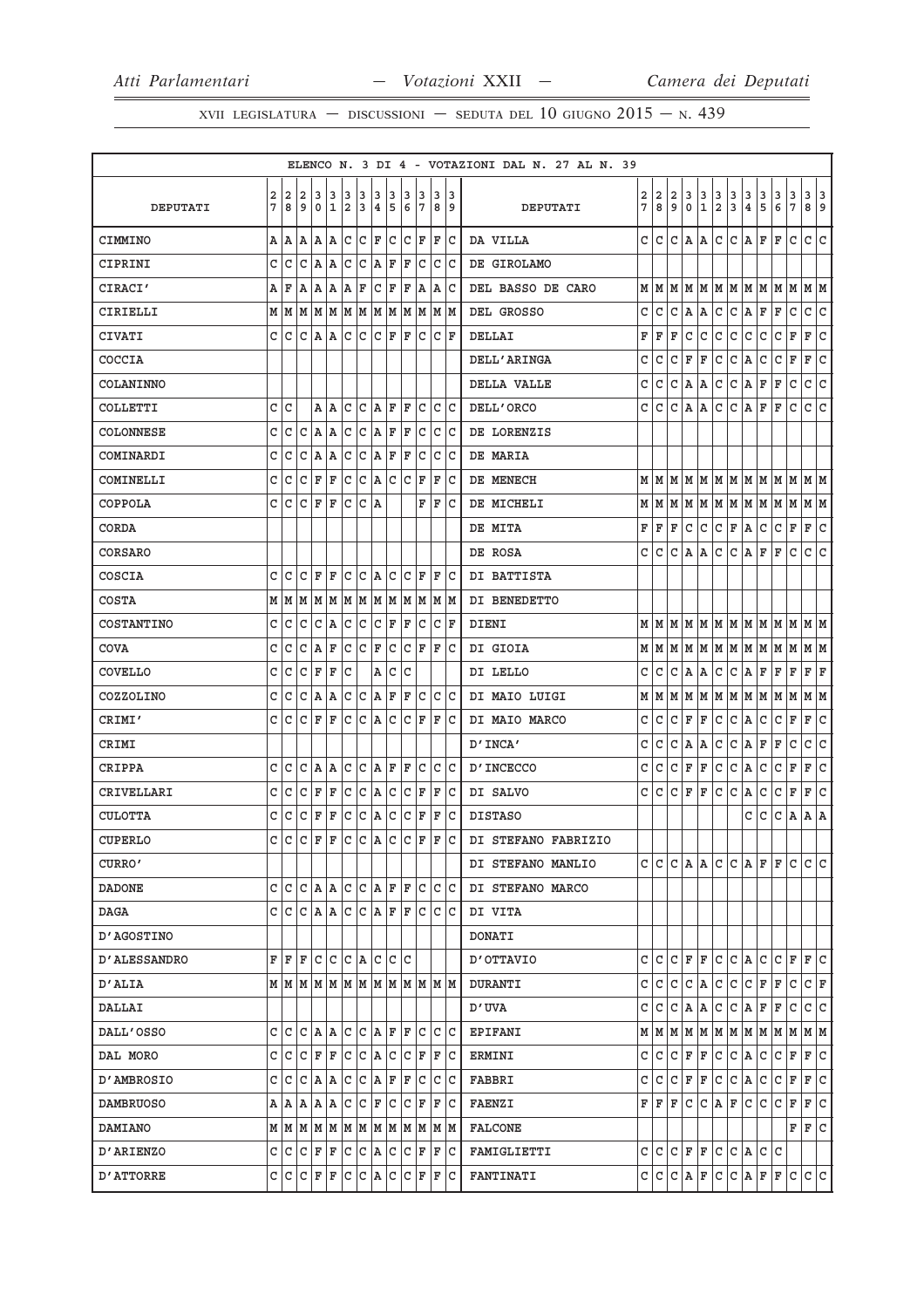|                      |   |       |     |             |         |     |       |       |               |     |                    |                                       |     | ELENCO N. 3 DI 4 - VOTAZIONI DAL N. 27 AL N. 39 |   |     |              |             |              |                |              |                         |     |       |                 |                                                                             |     |
|----------------------|---|-------|-----|-------------|---------|-----|-------|-------|---------------|-----|--------------------|---------------------------------------|-----|-------------------------------------------------|---|-----|--------------|-------------|--------------|----------------|--------------|-------------------------|-----|-------|-----------------|-----------------------------------------------------------------------------|-----|
|                      | 2 | 2     | 12  | 3           | 3       | 3   | 3     | 3     | 3             | 3   | 3                  |                                       | 3 3 |                                                 | 2 | 2   | 2            | 3           | 3            | 3              | 3            | 3                       | 3   | 3     | 3               | 3                                                                           | 3   |
| DEPUTATI             | 7 | 8     | 9   | $\mathbf 0$ | 1       | 2   | 3     | 4     | 5             | 6   | 17                 | 89                                    |     | DEPUTATI                                        | 7 | 8   | 9            | $\mathbf 0$ | $\mathbf{1}$ | $\overline{a}$ | 3            | $\overline{\mathbf{4}}$ | 5   | 6     | $7\phantom{.0}$ | 8                                                                           | و ا |
| <b>FANUCCI</b>       | C | lc    | с   | F F         |         |     | c c   | A C   |               |     |                    | C F F C                               |     | GALLI GIAMPAOLO                                 | C | C   | c            | F           | F            | C              | C            | A                       | C   | lc    |                 |                                                                             |     |
| <b>FARAONE</b>       | M | M     | M   | M           | lм      |     | M M   |       |               |     |                    | $ M M $ M $ M M $ M $ M$              |     | GALLINELLA                                      |   |     |              |             |              |                |              |                         |     |       |                 |                                                                             |     |
| FARINA DANIELE       | C | C     | l C | C           | lA.     | c   | lc.   | lc.   | F             | F   | lC.                | C F                                   |     | GALLO LUIGI                                     | c | ГC  | C            | Α           | Α            | C              | C            | A                       | ΙF  |       | C               | c c                                                                         |     |
| FARINA GIANNI        | C | ١c    | l C | F           | ΙF      | lc. | lc.   | A C   |               | lc. | ΙF                 | F                                     | Iс  | GALLO RICCARDO                                  | F | F   | F            | F           | C            | C              | C            | A                       | C   | lc    |                 |                                                                             |     |
| <b>FASSINA</b>       |   |       |     |             |         |     |       |       |               |     | F                  | F                                     | ΙC  | GALPERTI                                        |   | C   | C            |             | F            | C              | C            | A                       | С   | lc.   | F               | F                                                                           | C   |
| FAUTTILLI            | F | F     | ΙF  | C           | lc.     |     | lc Ic | c c   |               | lc. | ΙF                 | IF IC                                 |     | GANDOLFI                                        | c | C   | С            | F           | F            | C              | C            | С                       | F   | F     | $\mathbf F$     | F                                                                           | c   |
| <b>FAVA</b>          | C | C     | C   | A           | Α       | C   |       | C     | F             | ΙF  | C                  | С                                     | ١F  | GARAVINI                                        | C | С   | C            | F           | F            | С              | С            | A                       | С   | C     | $\mathbf F$     | F                                                                           | С   |
| FEDI                 | C | C     | C   | F           | F       | C   | c     | A C   |               | C   | F                  | lF.                                   | lс  | GARNERO SANTANCHE'                              |   |     |              |             |              |                |              |                         |     |       |                 |                                                                             |     |
| FEDRIGA              | F | ΙF    | F   | C           | C       | F   | F     | C     | lc.           | C   | ΙF                 | ΙF                                    | lc  | <b>GAROFALO</b>                                 | F | F   | F            | C           | C            | A              |              | C                       | C   | C     | F               | F                                                                           | c   |
| <b>FERRANTI</b>      | М | M     | M   | M           | M       | M   | M     | M M   |               |     | MM                 | M M                                   |     | GAROFANI                                        | C | C   | C            | F           | F            | C              | C            | ΙA                      | C   | C     | F               | F                                                                           | lc. |
| <b>FERRARA</b>       | М | M     | M   | MM          |         |     | MM    |       |               |     |                    | M   M   M   M   M                     |     | GASPARINI                                       | C | C   | C            | F           | F            | C              | $\mathtt{C}$ | A                       | C   | lc.   | $\mathbf F$     | F                                                                           | lc. |
| FERRARESI            | C | C     | C   | A           | Α       | C   | С     | lA.   | F             | ΙF  | C                  | C                                     | ١c  | <b>GEBHARD</b>                                  | C | C   | C            | F           | F            | C              | С            | A                       | C   | lc.   | $\mathbf F$     | F                                                                           | C   |
| FERRARI              | С | C     | С   | F           | F       | C   | lc.   | A C   |               |     | $ {\tt C}\, $ F    | F C                                   |     | <b>GELLI</b>                                    | C | C   | С            | F           | F            | C              | C            | A                       | C   | lc    |                 |                                                                             |     |
| FERRO                | C | C     | C   | ΙF          | F       | C   | C     | ۱A.   | lc.           | lc. | ΙF                 | lF.                                   | lc  | GELMINI                                         | F | A   | Α            | C           | C            | F              | F            | C                       | C   | C     |                 |                                                                             |     |
| <b>FIANO</b>         | C | C     | lc. | F           | F       | lc. | lc.   | ١A    |               |     |                    |                                       |     | <b>GENOVESE</b>                                 |   |     |              |             |              |                |              |                         |     |       |                 |                                                                             |     |
| <b>FICO</b>          | М | M     | M   | M           | M       |     | MM    |       |               |     |                    | M   M   M   M   M                     |     | GENTILONI SILVERI                               |   | мIм | М            |             |              |                |              |                         |     |       |                 | M   M   M   M   M   M   M   M   M                                           |     |
| FIORIO               | C | IС    | C   | F           | ΙF      | lc  | lc.   | ١A    | IС            | lc. | ΙF                 | F  C                                  |     | GHIZZONI                                        | c | С   | C            | F           | F            | C              | C            | A                       | С   | C     | F               | F                                                                           | lc. |
| <b>FIORONI</b>       | М | M     | M   | MM          |         |     |       |       |               |     |                    | M   M   M   M   M   M   M             |     | <b>GIACHETTI</b>                                | Т | т   | т            | Т           | т            | Т              | т            | T                       | T   | т     | $\mathbb T$     | т                                                                           | ΙT  |
| FITZGERALD NISSOLI   |   |       |     |             |         |     |       |       |               |     |                    |                                       |     | <b>GIACOBBE</b>                                 | C | C   | C            | F           | F            | C              | C            | ΙA                      | С   | lc.   | F               | F                                                                           | C   |
| FOLINO               | C | lc.   | lc. | FF          |         |     | c c   |       | c c           | lc  |                    |                                       |     | GIACOMELLI                                      |   |     |              |             |              |                |              |                         |     |       |                 | $M$   $M$   $M$   $M$   $M$   $M$   $M$   $M$   $M$   $M$   $M$   $M$   $M$ |     |
| FONTANA CINZIA MARIA | C | C     | C   | ΙF          | F       | C   | c     | A     | lc.           | С   | ΙF                 | F C                                   |     | GIACOMONI                                       |   |     |              |             |              |                |              |                         |     |       | F               | F                                                                           | C   |
| FONTANA GREGORIO     | F | A     | ١A  | C           | lc.     | lc. | F     | lc.   | lc            | lc. | ΙF                 | lF.                                   | Iс  | <b>GIAMMANCO</b>                                | A | A   | Α            | Α           | A            |                | A A A        |                         | A   | lc    | F               | F                                                                           | lc. |
| FONTANELLI           | М | M     | M   | MM          |         |     | MM    |       | MM            |     | M M                | M M                                   |     | GIGLI                                           | F | F   | F            | C           | C            | C              | lc.          | lc.                     | C   | l C   | F               | F                                                                           | c   |
| FORMISANO            | М | M     | M   | M           | M       | M   |       |       |               |     |                    | M  M  M  M  M  M  M                   |     | <b>GINATO</b>                                   |   |     |              |             |              |                |              |                         |     |       |                 |                                                                             |     |
| FOSSATI              | C | lc    | с   | F           | F       | C   | lc    |       |               | c c |                    |                                       |     | <b>GINEFRA</b>                                  | C | C   | C F          |             |              | С              | C            | A                       | C   | c     | F               | F C                                                                         |     |
| <b>FRACCARO</b>      | C | l C   | l C | ۱A.         | A C     |     |       |       | $ C $ $A F F$ |     | lc                 | lc Ic I                               |     | <b>GINOBLE</b>                                  | c | l C | lc.          | ΙF          | F            | C              | c            | A                       | lc. | lc.   | F               | F                                                                           | c   |
| FRAGOMELI            | С | lc    | lc. | F           | ΙF      | c c |       | A   C |               |     |                    | $ C $ $\mathbf{F}$ $ \mathbf{F} $ $C$ |     | GIORDANO GIANCARLO                              | C | C   | С            | С           | A            | C              | lc.          | c                       | F   | F     | C               | C F                                                                         |     |
| FRANCESCHINI         |   | M M M |     |             |         |     |       |       |               |     |                    | MMMMMMMMMMM                           |     | GIORDANO SILVIA                                 | C | l C | С            | Α           | Α            | C              | lc.          | A                       | ΙF  | F     | C               | c c                                                                         |     |
| FRATOIANNI           |   |       |     |             |         |     |       |       |               |     |                    |                                       |     | GIORGETTI ALBERTO                               |   |     |              |             |              |                |              |                         |     |       |                 |                                                                             |     |
| FREGOLENT            |   |       |     |             |         |     |       |       |               |     |                    |                                       |     | GIORGETTI GIANCARLO                             | F | lF. | F            | C           |              | C F            | F            | lc.                     | c c |       |                 |                                                                             |     |
| <b>FRUSONE</b>       |   |       |     |             |         |     |       |       |               |     |                    |                                       |     | GIORGIS                                         | C | C   | С            | F           | F            | С              | C            | A                       | C   | IC F  |                 | l F                                                                         | lc. |
| <b>FUCCI</b>         | F | F     | lF. |             | C C F F |     |       |       |               |     |                    | ICICIEIFIC                            |     | GITTI                                           |   |     |              |             |              |                |              |                         |     |       |                 |                                                                             |     |
| <b>FURNARI</b>       | A | A     | A   | A  A        |         | lA. | A     |       | A  A  A       |     |                    |                                       |     | GIULIANI                                        | c | C   | С            | F           | F            | C              | C A          |                         | C   | IC IF |                 |                                                                             | c   |
| FUSILLI              | C | C     | lc. | F           | F       | c c |       | A C   |               |     | $ {\tt C}\, $ F    | F C                                   |     | GIULIETTI                                       | C | C   | $\mathsf{C}$ | F           | F            | C              | C A          |                         | l C | lc.   | F               | F                                                                           | c   |
| GADDA                | C | C     | c   | F           | F       | lc  | lc    | A C   |               |     | $ C $ $\mathbf{F}$ | lF.                                   | ТC  | <b>GNECCHI</b>                                  | C | с   | С            | F           | F            | C              | lc.          | A                       | C   | c     | F               | F                                                                           | c   |
| GAGNARLI             | C | l C   | lc. | lA.         | ١A      | lc. | ١c    | lA.   | ΙF            | lF. | Iс                 | lc Ic                                 |     | GOZI                                            |   |     |              |             |              |                |              |                         |     |       |                 | $M \mid M \mid M \mid M \mid M \mid M \mid M \mid M \mid M \mid M \mid M$   |     |
| GALAN                |   |       |     |             |         |     |       |       |               |     |                    |                                       |     | GRANDE                                          |   |     |              |             |              |                |              |                         |     |       |                 |                                                                             |     |
| GALATI               |   |       |     |             |         |     |       |       |               |     |                    |                                       |     | GRASSI                                          | c | C   | C            | ΙF          | F            | C              | C A          |                         |     | c     | ΙF              | F                                                                           | lc. |
| GALGANO              | Α | A  A  |     | A   A       |         |     |       |       |               |     |                    | c c f c c f f c                       |     | GRECO                                           |   |     |              |             |              |                |              |                         |     |       |                 |                                                                             |     |
| GALLI CARLO          | C | ГC    |     | $ C $ F     | ΙF      | C   | C A   |       | lC.           | lc. | F                  | F C                                   |     | GREGORI                                         |   |     |              |             |              |                |              |                         |     |       | F               | F C                                                                         |     |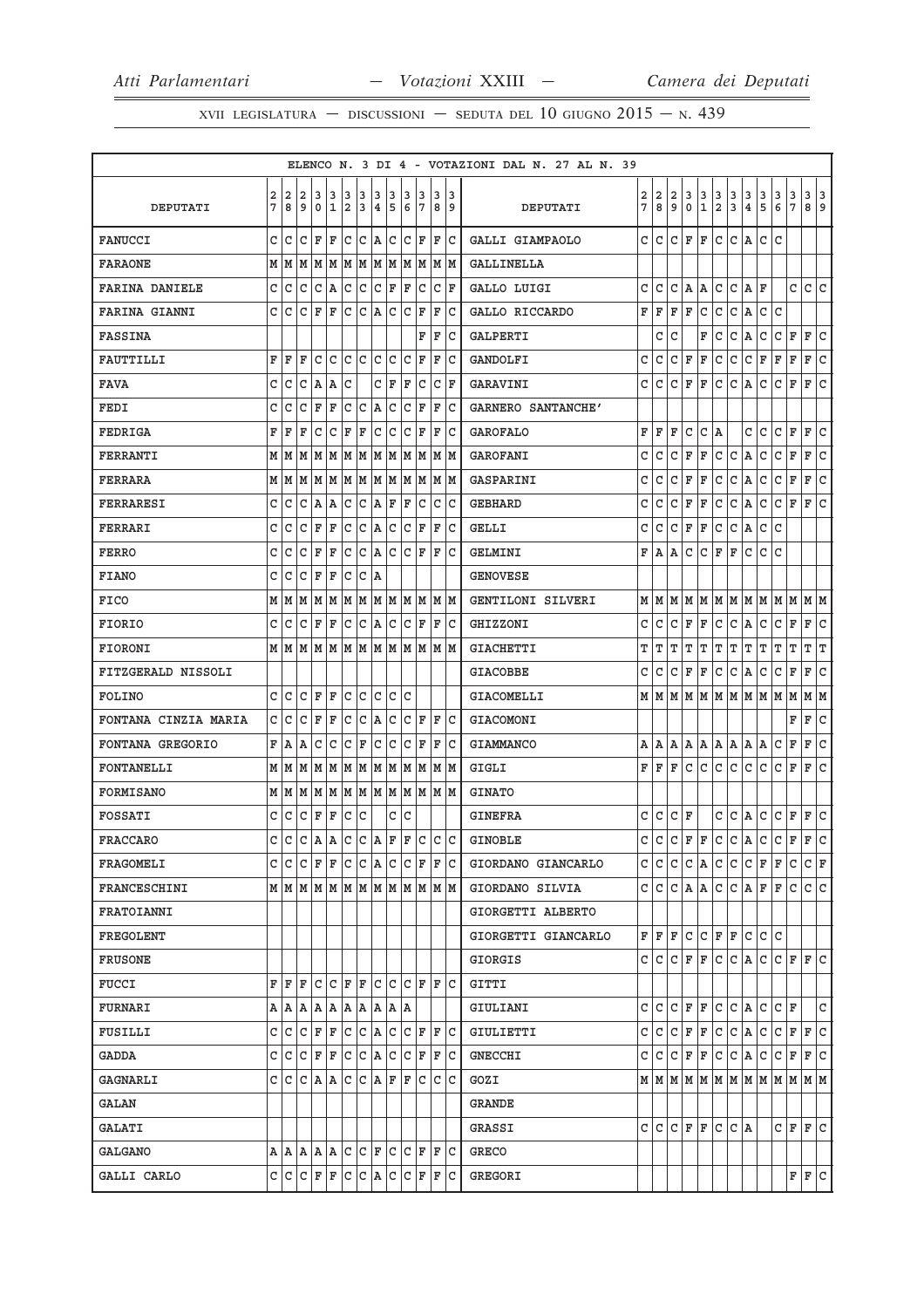|                         |    |     |                   |                                   |                 |           |                |    |                                                     |   |         |     |         |     | ELENCO N. 3 DI 4 - VOTAZIONI DAL N. 27 AL N. 39 |   |               |           |                                      |                   |               |                 |                                       |              |                                       |                         |                    |     |
|-------------------------|----|-----|-------------------|-----------------------------------|-----------------|-----------|----------------|----|-----------------------------------------------------|---|---------|-----|---------|-----|-------------------------------------------------|---|---------------|-----------|--------------------------------------|-------------------|---------------|-----------------|---------------------------------------|--------------|---------------------------------------|-------------------------|--------------------|-----|
|                         | 2  |     | 2 2               | 3                                 | 3               | 3         | 3              | 3  | 3                                                   | 3 | 3       |     | 3 3     |     |                                                 | 2 | $\frac{2}{8}$ | $\vert$ 2 | $\begin{matrix} 3 \\ 0 \end{matrix}$ | 3                 | $\frac{3}{2}$ | $\frac{3}{3}$   | $\begin{array}{c} 3 \\ 4 \end{array}$ | 3            | $\begin{array}{c} 3 \\ 6 \end{array}$ | 3                       | $\frac{3}{8}$      | 3   |
| DEPUTATI                | 7  | 8   | و ا               | $\mathbf 0$                       | 1               | $\vert$ 2 | 3              | 4  | 5                                                   | 6 | 7       |     | 8 9     |     | DEPUTATI                                        | 7 |               | 9         |                                      | $\mathbf{1}$      |               |                 |                                       | 5            |                                       | $\overline{7}$          |                    | و   |
| <b>GRIBAUDO</b>         |    |     |                   |                                   |                 |           |                |    |                                                     |   |         |     | F F C   |     | LORENZIN                                        |   |               |           |                                      |                   |               |                 |                                       |              |                                       |                         |                    |     |
| GRILLO                  | C. | lc. |                   |                                   |                 |           |                |    | C A A C C A F F C                                   |   |         |     | c c     |     | LOSACCO                                         |   | мIм           |           |                                      |                   |               |                 |                                       |              |                                       | м м м м м м м м м м     |                    |     |
| GRIMOLDI                |    |     |                   |                                   |                 |           |                |    |                                                     |   |         |     |         |     | LOTTI                                           |   |               |           |                                      |                   |               |                 |                                       |              |                                       | м м м м м м м м м м м м |                    |     |
| <b>GUERINI GIUSEPPE</b> |    |     | C C C F F         |                                   |                 |           |                |    | C C A C A F F C                                     |   |         |     |         |     | LUPI                                            | F | F             | F         | c                                    | $\mathtt{C}$      | A             | F               | c                                     | c            |                                       |                         |                    |     |
| GUERINI LORENZO         |    |     |                   |                                   |                 |           |                |    |                                                     |   |         |     |         |     | LUPO                                            | C | F             | C         | A                                    | A                 | c             | c               |                                       | A F F        |                                       |                         |                    |     |
| <b>GUERRA</b>           |    |     |                   |                                   |                 |           |                |    | MMMMMMMMMMMMMMM                                     |   |         |     |         |     | MADIA                                           |   | M   M         |           |                                      |                   |               |                 |                                       |              |                                       | M M M M M M M M M M M   |                    |     |
| GUIDESI                 |    |     |                   |                                   |                 |           |                |    |                                                     |   |         |     |         |     | MAESTRI                                         | c | lc.           | C         | ΙF                                   | F                 | C             | lc.             | A.                                    | C            | lc.                                   | F                       | F                  | c   |
| <b>GULLO</b>            |    |     |                   |                                   |                 |           |                |    |                                                     |   |         |     |         |     | <b>MAGORNO</b>                                  |   |               |           |                                      |                   |               |                 |                                       |              |                                       |                         |                    |     |
| <b>GUTGELD</b>          | C  | C   | l C               | F  F                              |                 |           |                |    | $ c c $ a $ c c $                                   |   |         |     |         |     | <b>MAIETTA</b>                                  |   |               |           |                                      |                   |               |                 |                                       |              |                                       |                         |                    |     |
| <b>IACONO</b>           | C  | c   | c                 | F                                 | F               |           |                |    | $ c c _A c c _F$                                    |   |         |     | F C     |     | MALISANI                                        | C | c             | c         | F                                    | F                 | c             |                 | A                                     |              |                                       | $\mathbf F$             | F                  | c   |
| IANNUZZI CRISTIAN       | C  | l c | c                 | A                                 |                 |           | $ c c $ a $ r$ |    |                                                     | F | c       |     | $ c $ F |     | MALPEZZI                                        | C | C             | lc.       | ΙF                                   | F                 | C             | c               | A,                                    | c            | $\overline{\mathsf{c}}$               | F                       | F                  | c   |
| IANNUZZI TINO           |    | C C | С                 | F                                 | ΙF              |           |                |    | C C A C                                             |   | $ C $ F | F   |         | c   | MANCIULLI                                       |   | M   M         |           |                                      |                   |               |                 |                                       |              |                                       | м м м м м м м м м м     |                    |     |
| <b>IMPEGNO</b>          | C  | lc. |                   | $ C $ $\mathbb{F}$ $  \mathbb{F}$ |                 |           |                |    | C C A C                                             |   | C F     |     | F C     |     | <b>MANFREDI</b>                                 | C | C             | lc.       | F                                    | F                 | c             | c               | A                                     | $\mathtt{C}$ | c                                     | F                       | F C                |     |
| <b>INCERTI</b>          |    |     |                   |                                   |                 |           |                |    |                                                     |   |         |     |         |     | MANNINO                                         |   |               |           |                                      |                   |               |                 |                                       |              |                                       |                         |                    |     |
| INVERNIZZI              |    | F F | ΙF                |                                   |                 |           |                |    | $ c c _F _F c c c _F _F c$                          |   |         |     |         |     | <b>MANTERO</b>                                  |   |               |           |                                      |                   |               |                 |                                       |              |                                       |                         |                    |     |
| IORI                    |    | c c | lc.               | F F                               |                 |           |                |    | C C A C C F                                         |   |         |     | F C     |     | <b>MANZI</b>                                    | C | c             | C         | F                                    | F                 | C             | $\mathtt{C}$    | A                                     | c            | c                                     | $\mathbf F$             | l F                | c   |
| KRONBICHLER             |    |     |                   |                                   |                 |           |                |    | $C  C   C   C   C   C   F   F   C   C   F $         |   |         |     |         |     | MARANTELLI                                      | C | l c           | c         | F                                    | F                 | c             | $ c $ A         |                                       | c.           | c                                     | F                       | F                  | c   |
| L'ABBATE                |    |     |                   |                                   |                 |           |                |    |                                                     |   |         |     |         |     | MARAZZITI                                       |   |               |           |                                      |                   |               |                 |                                       |              |                                       | м м м м м м м м м м м м |                    |     |
| LABRIOLA                | c  | lc  | C                 | A A                               |                 |           |                |    | C C A F F                                           |   |         |     |         |     | MARCHETTI                                       | C | lc.           | C         | ΙF                                   | F                 | $\mathtt{C}$  | c               | A                                     | $\mathtt{C}$ | c                                     | F                       | F                  | c   |
| LACQUANITI              | c  | lc. |                   | $ C $ $\mathbb{F}$ $  \mathbb{F}$ |                 |           | $ c c $ A      |    |                                                     |   |         |     | F F C   |     | MARCHI                                          | C | C             | lc.       | F                                    | F                 | $\mathtt{C}$  | c.              | A                                     | $\mathtt{C}$ | c                                     | F                       | F                  | c   |
| LAFFRANCO               | F  | F   | F                 | C                                 | $\mathtt{C}$    | ΙF        | F              | lc |                                                     |   |         |     |         |     | MARCOLIN                                        | F | F             | F         | $\mathtt{C}$                         | $\mathtt{C}$      | F             | F               | c                                     | c            | c                                     | F                       | F                  | c   |
| LAFORGIA                | C  | C   | C                 | F  F                              |                 |           | $ c c $ A      |    |                                                     |   |         |     | F F C   |     | <b>MARCON</b>                                   | C | l C           | l C       | c                                    | A,                | c             | c               | c                                     | F            | F                                     | $\mathtt{C}$            | $ c _{\mathbf{F}}$ |     |
| LAINATI                 | F  | ١A  | C                 |                                   | $A$ $A$ $A$ $A$ |           |                |    | c c                                                 |   | $ C $ F |     | F C     |     | MARGUERETTAZ                                    | F | F             | F         | A                                    | $\mathtt{C}$      | A             | A               | c                                     | lc.          | c                                     | F                       | F                  | c   |
| LA MARCA                | C  | l c | c                 | F                                 | F               |           |                |    | $ c c $ $ c c $                                     |   | $ c _F$ |     | F C     |     | <b>MARIANI</b>                                  |   |               |           |                                      |                   |               |                 |                                       |              |                                       |                         |                    |     |
| LA RUSSA                |    |     |                   |                                   |                 |           |                |    |                                                     |   |         |     |         |     | MARIANO                                         | C | lc.           | lc.       | F                                    | F                 | c             | $ c $ $\lambda$ |                                       |              |                                       | $ c c _F _F c$          |                    |     |
| LATRONICO               |    | F F | ΙF                |                                   |                 |           |                |    | c c A A c c c F                                     |   |         | lF. |         | lc. | <b>MAROTTA</b>                                  | F | F             | F         | c                                    | c                 | F             | F               | F                                     | c            | lc                                    |                         |                    |     |
| LATTUCA                 |    |     |                   |                                   |                 |           |                |    | CCCFFCCACCFFC                                       |   |         |     |         |     | MARROCU                                         |   |               |           |                                      |                   |               |                 |                                       |              |                                       |                         |                    |     |
| LAURICELLA              |    | c c | lc.               | F  F                              |                 |           |                |    | C   C   A   A   A   F   F   C                       |   |         |     |         |     | MARRONI                                         | c | C             | c         | F                                    | F                 | C             | С               | A                                     | С            | lc.                                   | F                       | F                  | lc. |
| LAVAGNO                 | c  |     | C C F F           |                                   |                 |           |                |    | C C A C C F                                         |   |         |     | F C     |     | <b>MARTELLA</b>                                 | c | c             | l C       | ΙF                                   | F                 | C             | C A             |                                       | C            | lc.                                   | F                       | F C                |     |
| LENZI                   | c  | lc. | lc.               | F                                 | ΙF              | lc.       |                |    | $ C $ $A  C $ $C  F $ $F  C$                        |   |         |     |         |     | MARTELLI                                        |   |               |           |                                      |                   |               |                 |                                       |              |                                       |                         |                    |     |
| LETTA                   |    |     |                   |                                   |                 |           |                |    |                                                     |   |         |     |         |     | <b>MARTI</b>                                    |   | FF            | F         | C                                    |                   | C A F         |                 | lc.                                   | C            | lc.                                   | F F F                   |                    |     |
| LEVA                    | c  | lc. | lc.               | F  F                              |                 |           |                |    | lc Ic Ia Ic Ic                                      |   |         |     |         |     | MARTINELLI                                      |   |               |           |                                      |                   |               |                 |                                       |              |                                       |                         |                    |     |
| LIBRANDI                |    |     | A   A   A   A   A |                                   |                 |           |                |    |                                                     |   |         |     |         |     | MARTINO ANTONIO                                 |   |               |           |                                      |                   |               |                 |                                       |              |                                       |                         |                    |     |
| LIUZZI                  |    |     |                   |                                   |                 |           |                |    | $C  C   C   A   A   C   C   A   F   F   C   C   C $ |   |         |     |         |     | MARTINO PIERDOMENICO                            |   | C C C F F     |           |                                      |                   |               | c c a           |                                       |              |                                       | $ c c _F _F _C$         |                    |     |
| LOCATELLI               |    | C C |                   |                                   |                 |           |                |    | C   A   A   C   C   A   F   F                       |   |         |     |         |     | MARZANA                                         |   |               |           |                                      |                   |               |                 |                                       |              |                                       |                         |                    |     |
| LODOLINI                |    |     | C C C F F         |                                   |                 |           |                |    | C C A C C F F C                                     |   |         |     |         |     | <b>MARZANO</b>                                  |   | c Ic          | C         | F                                    | F                 | lc.           | lc.             | F                                     | lF.          | F                                     | F                       | F C                |     |
| LOMBARDI                |    |     |                   |                                   |                 |           |                |    |                                                     |   |         |     |         |     | MASSA                                           |   |               |           |                                      |                   |               |                 |                                       |              |                                       |                         |                    |     |
| LO MONTE                |    |     |                   |                                   |                 |           |                |    |                                                     |   |         |     |         |     | <b>MATARRELLI</b>                               |   |               |           |                                      |                   |               |                 |                                       |              |                                       |                         |                    |     |
| LONGO                   |    |     |                   |                                   |                 |           |                |    |                                                     |   |         |     |         |     | MATARRESE                                       |   |               |           |                                      | A   A   A   A   C |               | C F             |                                       |              |                                       | C C F F C               |                    |     |
| LOREFICE                |    |     |                   |                                   |                 |           |                |    | C  C C  A A C  C A F F C C C                        |   |         |     |         |     | MATTIELLO                                       | C | c             | l C       | F                                    | F                 | $\mathtt{C}$  | c               | A                                     | C            | c                                     | F                       | F C                |     |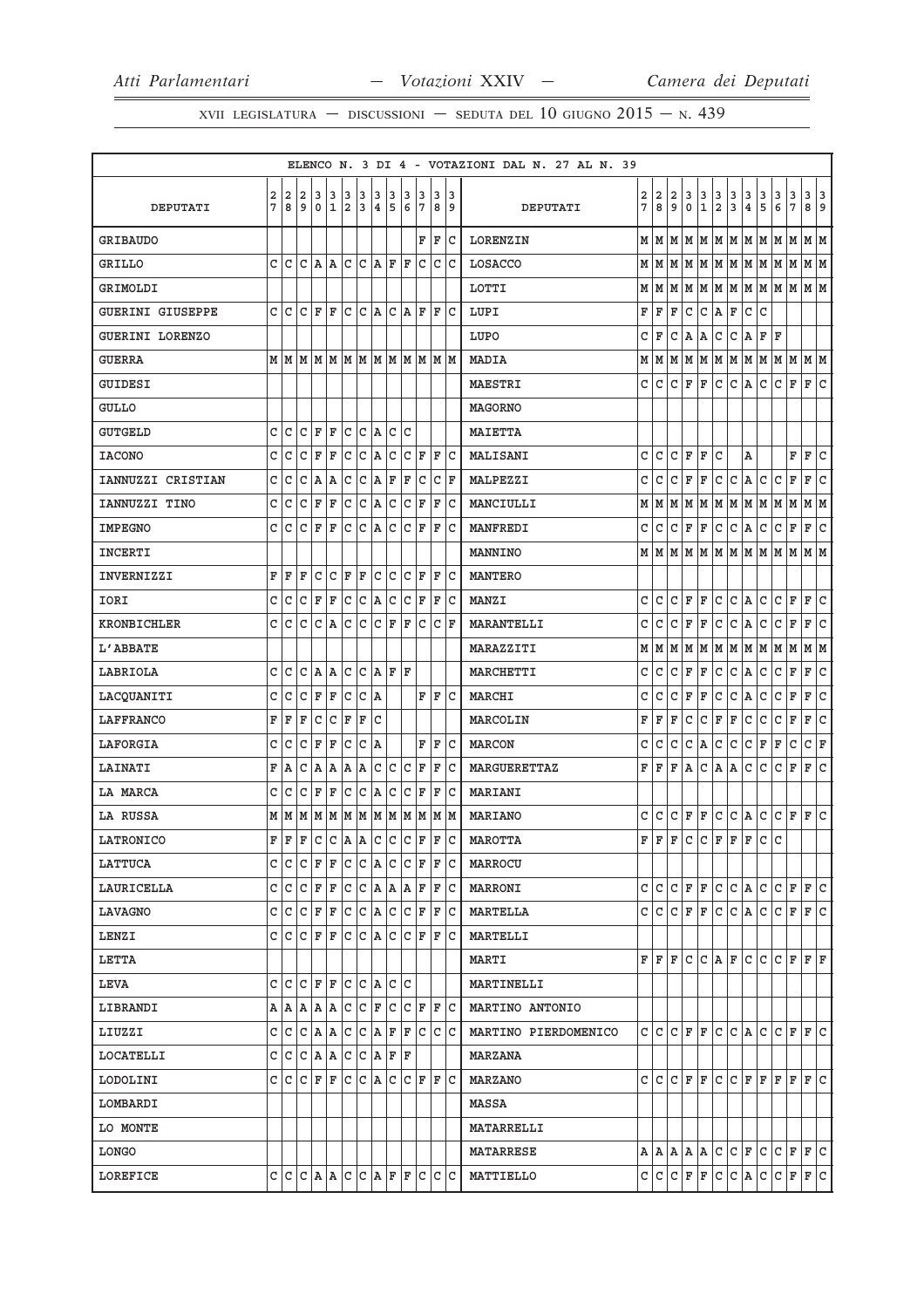|                    |   |      |     |             |              |     |       |                    |             |              |                                   |                        |       | ELENCO N. 3 DI 4 - VOTAZIONI DAL N. 27 AL N. 39 |   |       |              |              |               |               |                |                         |              |          |                |                                                                       |     |
|--------------------|---|------|-----|-------------|--------------|-----|-------|--------------------|-------------|--------------|-----------------------------------|------------------------|-------|-------------------------------------------------|---|-------|--------------|--------------|---------------|---------------|----------------|-------------------------|--------------|----------|----------------|-----------------------------------------------------------------------|-----|
|                    | 2 | 2    | 2   | 3           | 3            | 3   | 3     | 3                  | 3           | 3            | 3                                 | 3                      | 13    |                                                 | 2 | 2     | 2            | 3            |               |               | $\overline{3}$ | 3                       | 3            | 3        | 3              | 3                                                                     | 3   |
| <b>DEPUTATI</b>    | 7 | 8    | 9   | $\mathbf 0$ | $\mathbf{1}$ | 2   | 3     | $\overline{\bf 4}$ | 5           | 6            | 17                                |                        | 89    | DEPUTATI                                        | 7 | 8     | 9            | $\mathbf 0$  | $\frac{3}{1}$ | $\frac{3}{2}$ | 3              | $\overline{\mathbf{4}}$ | 5            | 6        | $\overline{7}$ | 8                                                                     | و   |
| MAURI              |   |      |     |             |              |     |       |                    |             |              |                                   |                        |       | NICOLETTI                                       |   |       |              |              |               |               |                |                         |              |          |                |                                                                       |     |
| MAZZIOTTI DI CELSO | A | ١A   | ١A  | lA.         | ١A           | C   | c     | ΙF                 | lc          | C            | ΙF                                | ΙF                     | lc    | NIZZI                                           |   |       |              |              |               |               |                |                         |              |          |                |                                                                       |     |
| MAZZOLI            | C | C    | C   | F           | F            | c   | С     | lA.                | IС          | C            | F                                 | F                      | lc    | NUTI                                            |   |       |              |              |               |               |                |                         |              |          |                |                                                                       |     |
| MELILLA            | C | lc   | с   | l c         | A            | lc  | lc    | lc.                | F           | F            | lc.                               | $ {\tt C}\> {\tt F}\>$ |       | OCCHIUTO                                        | F | lF.   | lF.          | C            |               | C F           | F              | С                       | lc.          | lc.      | F              | F C                                                                   |     |
| MELILLI            |   |      |     |             |              |     |       |                    |             |              |                                   |                        |       | OLIARO                                          |   |       |              |              |               |               |                |                         |              |          |                |                                                                       |     |
| MELONI GIORGIA     |   |      |     |             |              |     |       |                    |             |              |                                   |                        |       | OLIVERIO                                        | c | C     | C            | F            | F             | C             | $ c $ A        |                         | C            | l C      | F              | F                                                                     | lc. |
| MELONI MARCO       |   |      |     |             |              |     |       |                    |             |              |                                   |                        |       | ORFINI                                          |   |       |              |              |               |               |                |                         |              |          |                |                                                                       |     |
| <b>MERLO</b>       | М | M    | M   | MM          |              |     | MM    |                    | MM          |              | MMMMM                             |                        |       | <b>ORLANDO</b>                                  |   |       |              |              |               |               |                |                         |              |          |                | $M$   $M$   $M$   $M$   $M$   $M$   $M$   $M$   $M$   $M$   $M$   $M$ |     |
| <b>META</b>        | M | M    | M   | M           | M            | M   | M     |                    | MM          |              | MM                                |                        | MM    | OTTOBRE                                         |   |       |              |              |               |               |                |                         |              |          |                |                                                                       |     |
| MICCOLI            | C | IС   | C   | F           | F            | c   | С     | lA.                | lc.         | C            | F                                 | F                      | ΙC    | PAGANI                                          | c | C     | c            | F            | F             | C             | С              | ۱A.                     | C            | lc.      | F              | F                                                                     | lc. |
| MICILLO            | C | c    | C   | A           | A            | C   | c     | A                  | F           | F            | C                                 |                        | c c   | <b>PAGANO</b>                                   | F | F     | F            | $\mathtt{C}$ | c             | A             | F              | lc                      |              | C        | F              | F                                                                     | c   |
| MIGLIORE           | М | M    | M   | M           | M            | M   | M     |                    | MM          |              | MM                                |                        | M M   | PAGLIA                                          | c | ГC    | С            | C            | Α             | С             | C              | C                       | F            | ΙF       | C              | CF                                                                    |     |
| MILANATO           | Α | ΙA   | ۱A  | A  A        |              |     | A  A  |                    |             |              | AAAF                              | F C                    |       | PALAZZOTTO                                      |   |       |              |              |               |               |                |                         |              |          |                |                                                                       |     |
| MINARDO            |   |      |     |             |              |     |       |                    |             |              |                                   |                        |       | <b>PALESE</b>                                   | F | Α     | Α            | Α            | Α             | Α             | Α              | A                       | Α            | A        | $\mathbf F$    | F                                                                     | lc. |
| MINNUCCI           | C | c    | c   | F           | F            |     | c c   | A C                |             |              | $ c $ F                           | F C                    |       | PALMA                                           | C | c     | $\mathtt{C}$ | F            | F             | $\mathtt{C}$  | c              | A,                      | $\mathtt{C}$ | <b>c</b> |                |                                                                       |     |
| <b>MIOTTO</b>      | C | C    | C   | F           | F            | c.  | c     | A C                |             |              | $ {\tt C}\, $ F                   | F                      | Iс    | PALMIERI                                        | F | F     | F            | С            | C             | F             | F              | c                       | C            | lc.      | F              | F                                                                     | c   |
| <b>MISIANI</b>     | C | IС   | C   | F           | ΙF           | c   | С     | lA.                | lc.         | lc.          | ΙF                                | ΙF                     | ΙC    | PALMIZIO                                        |   | A   A | Α            | C            |               | Α             | A              | A                       | С            | C        | $\mathbf F$    | F                                                                     | F   |
| <b>MISURACA</b>    |   |      |     |             |              |     |       |                    |             |              |                                   |                        |       | PANNARALE                                       |   |       |              |              |               |               |                |                         | F            | ΙF       | $\mathtt{C}$   | $ c _{\mathbf{F}}$                                                    |     |
| MOGNATO            | C | lc.  | C   | F           | F            | C   | lc.   | A                  | lc          | lc.          | ΙF                                | F                      | ١c    | PARENTELA                                       |   |       |              |              |               |               |                |                         |              |          |                |                                                                       |     |
| MOLEA              | М | M M  |     |             |              |     |       |                    |             |              | M   M   M   M   M   M   M   M   M |                        |       | PARIS                                           |   |       |              |              |               |               |                |                         |              |          |                |                                                                       |     |
| MOLTENI            | F | ΙF   | F   | C           | $\mathtt{C}$ | F   | F     | $\mathtt{C}$       | c           | $\mathtt{C}$ | F                                 | ΙF                     | lc    | PARISI                                          | F | Α     | Α            |              | Α             | Α             | Α              | A                       | С            | c)       | F              | F                                                                     | c   |
| MONACO             | C | c    | C   |             |              | C   | c     | A                  | c           | $\mathtt{C}$ | ΙF                                | F                      | lc    | PARRINI                                         | C | C     | C            | F            | F             | $\mathtt{C}$  | $\mathtt{C}$   | A                       | $\mathtt{C}$ | c        | F              | F                                                                     | c   |
| MONCHIERO          | Α | ΙA   | A   | A           | ΙA           | C   | c     | F                  | c           | C            | F                                 | F                      | lc    | PASTORELLI                                      | C | C     | C            | Α            | Α             | $\mathtt{C}$  | $\mathtt{C}$   | A                       | F            | F        | F              | F                                                                     | c   |
| MONGIELLO          | C | l C  | C   | F           | F            | c   | с     | lA.                | lc.         | C            | F                                 | F                      | lc    | <b>PASTORINO</b>                                | C | C     | С            | Α            | Α             | С             | C              | c                       | F            | F        | C              | c                                                                     | A   |
| MONTRONI           | C | c    | c   | F           | F            | lc. | c     |                    | A C         |              | $ C $ F                           | F                      | Iс    | PATRIARCA                                       | C | l C   | C            |              | F             | С             | c              | ΙA                      | C            | c        | F              | F                                                                     | c   |
| MORANI             | C | l C  | lc. | F           | F            | lc. | lc.   | A C                |             |              | C F                               | ΙF                     | lc    | PELILLO                                         | c | c     | lc.          | F            | F             | C             | c              | A                       | C            | lc       |                |                                                                       |     |
| MORASSUT           |   |      |     |             |              |     |       |                    |             |              |                                   |                        |       | PELLEGRINO                                      |   |       |              |              |               |               |                |                         |              |          |                |                                                                       |     |
| MORETTO            |   |      |     |             |              |     |       |                    |             |              |                                   |                        |       | PELUFFO                                         | C | C     | c            | F            | F             | $\mathtt{C}$  | С              | A                       | C            | lc       | $\mathbf F$    | F                                                                     | lc. |
| MOSCATT            | C | lc.  | l C | F           | ΙF           | C   | c     |                    | A C         | C            | ΙF                                | F                      | lc    | PES                                             | C | l C   | C            | F            | F             | $\mathsf{C}$  | c              | A.                      | c            | lc.      | F              | F                                                                     | c   |
| MOTTOLA            | C | C    | с   | lc.         | lc           | c c |       |                    | c c         |              | $ C $ F                           | F C                    |       | PESCO                                           |   |       |              |              |               |               |                |                         |              |          |                |                                                                       |     |
| MUCCI              | C | lc   | C   | l A         | A            | C   | lc    | lA.                | ΙF          | ΙF           |                                   |                        |       | PETRAROLI                                       |   |       |              |              |               |               |                |                         |              |          |                |                                                                       |     |
| MURA               | C | C    | lc. | F           | F            |     | c c a |                    |             |              | F                                 |                        | F C   | PETRENGA                                        | F | F     | F            | C            | lc.           | F             | F              | С                       | c c          |          | lF.            | F                                                                     | lc. |
| MURER              | C | C    | C   | F           | F            | C   | с     | lA.                | lc.         | lc.          | ΙF                                |                        | IF IC | PETRINI                                         | c | C     | С            | F            | F             | C             | C              |                         |              |          | F              | F                                                                     | lc. |
| <b>NACCARATO</b>   | C | lc   | lc. | F           | F            | lc. | lc.   |                    | A C         |              | C  F                              |                        | F C   | PIAZZONI                                        | C | C     | С            | F            | F             | C             | $ c $ A        |                         | c c          |          |                |                                                                       |     |
| NARDI              |   |      |     |             |              |     |       |                    |             |              |                                   |                        |       | PICCHI                                          |   |       |              |              |               |               |                |                         |              |          |                |                                                                       |     |
| NARDUOLO           |   |      |     |             |              |     |       |                    |             |              |                                   |                        |       | PICCIONE                                        | C | F     | C            |              |               | C             | c              | A                       | C            | lc.      | ΙF             | F                                                                     | l C |
| <b>NASTRI</b>      | F | F  F |     |             |              |     |       |                    |             |              | c c a f c c c f f c               |                        |       | PICCOLI NARDELLI                                | C | l C   | C            |              |               | C             | С              | A                       | C            | l C      | F              | F                                                                     | lc. |
| <b>NESCI</b>       |   |      |     |             |              |     |       |                    |             |              |                                   |                        |       | PICCOLO GIORGIO                                 | С | С     | С            | F            | F             | С             | с              | A                       | С            | C        | $\mathbf F$    | F                                                                     | С   |
| NESI               | C | c c  |     | c c         |              |     |       |                    | $ c c c _F$ |              | F  F                              |                        | F  C  | PICCOLO SALVATORE                               | C | C     | C            | F            | F             | С             | lc.            | A                       | С            | lc.      | F              | F                                                                     | c   |
| NICCHI             | С | ГC   | C   | C           | A            | C.  | C     | C F                |             | F            |                                   |                        |       | PICCONE                                         |   |       |              |              |               |               |                |                         |              |          |                |                                                                       |     |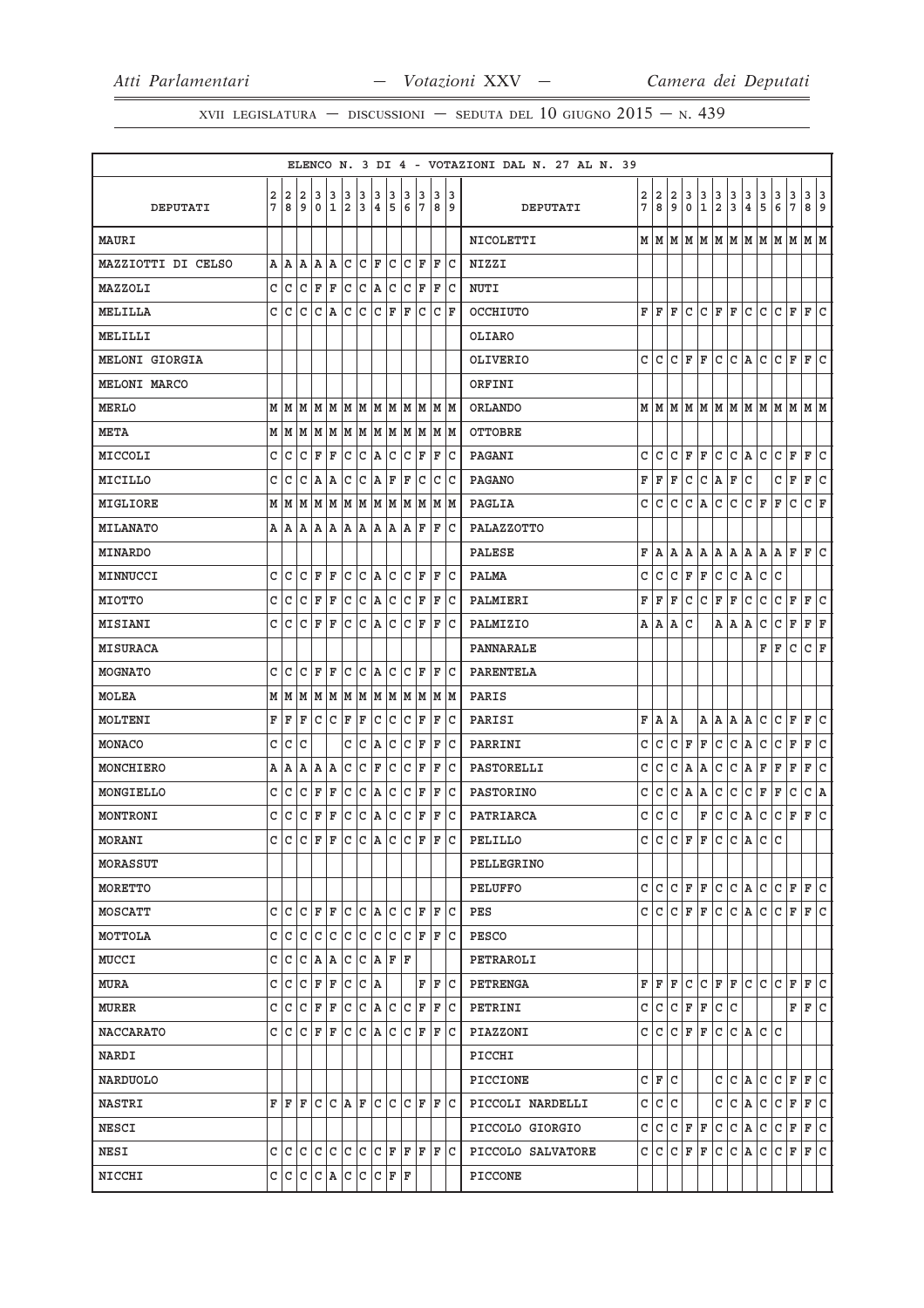|                             |     |     |       |         |               |                |     |                |                     |              |                 |    |           | ELENCO N. 3 DI 4 - VOTAZIONI DAL N. 27 AL N. 39 |   |                                                                             |                         |              |              |               |               |               |               |               |               |                         |                         |
|-----------------------------|-----|-----|-------|---------|---------------|----------------|-----|----------------|---------------------|--------------|-----------------|----|-----------|-------------------------------------------------|---|-----------------------------------------------------------------------------|-------------------------|--------------|--------------|---------------|---------------|---------------|---------------|---------------|---------------|-------------------------|-------------------------|
|                             | 2   | 2   | 2     | 3       | 3             | 3              | 3   | 3              | 3                   | 3            | 3               | 3  | 3         |                                                 | 2 | 2                                                                           | $\overline{\mathbf{2}}$ | 3            | 3            | $\frac{3}{2}$ | $\frac{3}{3}$ | $\frac{3}{4}$ | $\frac{3}{5}$ | $\frac{3}{6}$ | $\frac{3}{7}$ | 3                       | 3<br>و                  |
| DEPUTATI                    | 7   | 8   | 9     | 0       | $\mathbf{1}$  | $\overline{a}$ | 3   | $\overline{4}$ | 5                   | 6            | 7               | 8  | و ا       | DEPUTATI                                        | 7 | 8                                                                           | 9                       | 0            | $\mathbf{1}$ |               |               |               |               |               |               | 8                       |                         |
| PIEPOLI                     | F   | F   | F     | C       |               | C              | c   | C              | c                   | C            |                 |    |           | <b>ROCCELLA</b>                                 | F | F                                                                           | F                       | С            | C            | Α             | F             | c             | С             | lc.           | $\mathbf F$   | F                       | F                       |
| PILI                        | F   | ΙF  | F     | C       | C             | ΙF             | F   | C              | C                   | C            | F               | F  | ١A        | ROCCHI                                          | C | С                                                                           | C                       | F            | F            | C             | $\mathtt{C}$  | A             | С             | lc.           | F             | F                       | C                       |
| PILOZZI                     |     |     |       |         |               |                |     |                |                     |              | F               | F  | lc        | ROMANINI                                        | C | C                                                                           | C                       | $\mathbf F$  | F            | C             | $\mathtt{C}$  | Α             | C             | C             | F             | F                       | $\mathtt{C}$            |
| PINI GIANLUCA               |     |     |       |         |               |                |     |                |                     |              |                 |    |           | ROMANO ANDREA                                   |   |                                                                             |                         |              |              |               |               |               |               |               |               |                         |                         |
| PINI GIUDITTA               | C   | ١c  | C     | F       | F             | C              | C   |                | C                   | c            | ΙF              | F  | ١c        | ROMANO FRANCESCO SAVE.                          | F | F                                                                           | F                       | C            | C            | F             | F             | C             | C             | F             | F             | F                       | C                       |
| PINNA                       |     |     |       | F       | ١A            |                |     | C F            | C                   | C            | F               | F  | IС        | ROMANO PAOLO NICOLO'                            | C | С                                                                           | C                       | ١A           | A            | С             | lc.           | lA.           | F             | F             | C             | C                       | lc.                     |
| PIRAS                       | C   | С   | C     | С       | A             | С              | C   | С              | F                   | F            | С               | С  | ΙF        | <b>ROMELE</b>                                   |   |                                                                             |                         |              |              |               |               |               |               |               |               |                         |                         |
| <b>PISANO</b>               | C   | C   | C     | Α       | A             | С              | С   | A              | F                   | ΙF           |                 |    |           | RONDINI                                         | F | F                                                                           | F                       | C            | C            | F             | F             | c             | C             | lc.           | $\mathbf F$   | F                       | C                       |
| PISICCHIO                   | М   | M   | M     | M       | M             | M              | M   | M              | M                   | M            | ΙF              | ΙF | lc        | <b>ROSATO</b>                                   | C | C                                                                           | C                       | F            | F            | С             | c             | A             | C             | lc.           | F             | F                       | C                       |
| <b>PISO</b>                 | F   | F   | С     | С       | C             | A              | F   | С              | C                   | С            | F               | F  | ΙC        | ROSSI DOMENICO                                  | М | M                                                                           | M                       | М            | M            | M             | M             | M             | М             | M             | М             | M                       | M                       |
| PISTELLI                    | МM  |     | M     |         | M   M   M   M |                |     |                | M  M  M  M  M  M    |              |                 |    |           | ROSSI PAOLO                                     | C | C                                                                           | C                       |              | F            | C             | l C           | F             | $\mathtt{C}$  | lc.           | F             | F                       | c                       |
| PIZZOLANTE                  |     |     |       |         |               |                |     |                |                     |              |                 |    |           | <b>ROSSOMANDO</b>                               | С | C                                                                           | C                       | F            | F            | C             | C             | Α             | С             | C             |               |                         |                         |
| <b>PLACIDO</b>              | c   | ١c  | C     | C A     |               |                | C C | $ C $ F        |                     | F            |                 |    | $ C C $ F | <b>ROSTAN</b>                                   | С | С                                                                           | C                       | F            | F            | C             | l C           | A             | С             | lc.           | F             | F                       | c                       |
| PLANGGER                    | C   | С   | С     | F       | $\mathbf F$   | С              | С   | ١A             | С                   | С            |                 |    |           | <b>ROSTELLATO</b>                               | С | C                                                                           | С                       | F            | F            | С             | C             | Α             | С             | С             | F             | F                       | C                       |
| POLIDORI                    | F   | ΙF  | F     | C       | С             | F              | F   | С              | c                   |              | C F             | ΙF | lc        | ROTONDI                                         | F | F                                                                           | F                       | $\mathsf{C}$ | С            | Α             | F             |               | Α             | C             |               |                         |                         |
| POLLASTRINI                 | C   | C   | C     | F       | F             | C              | C   | A              | C                   |              | F               | F  | Ιc        | <b>ROTTA</b>                                    |   |                                                                             |                         |              |              |               |               |               |               |               |               |                         | C                       |
| POLVERINI                   | М   | M   | M     | M       | M             | M              | M   | M              | M                   |              | MM              |    | M  M      | <b>RUBINATO</b>                                 |   |                                                                             |                         |              |              |               |               |               |               |               |               |                         |                         |
| <b>PORTA</b>                | C   | C   | C     | F       | $\mathbf F$   | C              | С   | ١A             | С                   | C            | F               | F  | IС        | <b>RUGHETTI</b>                                 |   | MM                                                                          |                         |              |              |               |               |               |               |               |               | M M M M M M M M M M M M |                         |
| <b>PORTAS</b>               | C   | C   | C     | F       | F             | C              | C   | ١A             | C                   | C            | ΙF              | F  | C         | <b>RUOCCO</b>                                   | C | C                                                                           | C                       | А            | Α            | C             | C             | A             | F             | F             | C             | С                       | C                       |
| PRATAVIERA                  | F   | F   | F     | C       | C             | F              | F   | C              | lc.                 | C            | F               | F  | IС        | <b>RUSSO</b>                                    |   |                                                                             |                         |              |              |               |               |               |               |               |               |                         |                         |
| PRESTIGIACOMO               | Α   | Α   | Α     | ١A      | ١A            | A              | ١A  | A              | A                   | A            | F               | F  | IС        | SALTAMARTINI                                    |   |                                                                             |                         |              |              |               |               |               |               |               |               |                         |                         |
| PREZIOSI                    | C   | F   | F     |         |               | С              | С   | lA.            | c                   | $\mathtt{C}$ | F               | F  | lc        | <b>SAMMARCO</b>                                 | F | F                                                                           | C                       | C            | C            | Α             | F             | c             | $\mathtt{C}$  | l C           | $\mathbf F$   | F                       | C                       |
| PRINA                       | C   | C   | C     |         | F             | C              | C   | F              | C                   | C            | F               | ΙF | Ιc        | <b>SANGA</b>                                    | M | M                                                                           | M                       | M            | M            | M             | M             | M             | M             | M             | M             | M  M                    |                         |
| PRODANI                     | C   | С   | С     | A       | A             | С              | С   | ١A             | F                   | F            | С               | С  | ١F        | SANI                                            | М | M                                                                           | M                       | М            | M            | M             | M             | M             | M             | M             | M             | M M                     |                         |
| <b>QUARANTA</b>             | C   | С   | C     | C       | A             | С              | С   | C              | F                   | F            | С               | C  | ΙF        | SANNA FRANCESCO                                 | C | C                                                                           | C                       | $\mathbf F$  | F            | C             | l C           | A             | $\mathtt{C}$  | lc.           | F             | F                       | C                       |
| <b>QUARTAPELLE PROCOPIO</b> | C   | lc. | c     | F       | F             | C              | lc. | A              | C                   | lc.          | F               | ΙF | C         | SANNA GIOVANNA                                  | C | C                                                                           | lc.                     | F            | F            | C             | c             | A             | C             | c             | F             | F                       | $\overline{\mathsf{C}}$ |
| <b>QUINTARELLI</b>          |     |     |       |         |               |                |     |                |                     |              |                 |    |           | SANNICANDRO                                     |   |                                                                             |                         |              |              |               |               |               |               |               |               |                         |                         |
| RABINO                      |     | AAA |       | A A     |               | C              | lc. | lF.            | lc.                 | C            | ΙF              | F  | ΙC        | SANTELLI                                        | A | C                                                                           | F                       | A            | l A          | F             | F             | A             | С             | C             | F             | F                       | c                       |
| RACITI                      |     |     |       |         |               |                |     |                |                     |              | F               | F  | ∣c        | <b>SANTERINI</b>                                | F | l F                                                                         | F                       | F            | F            | C             | lc.           | lc.           | c             | lc.           | $\mathbf F$   | F                       | lc.                     |
| RAGOSTA                     | C   | C   | C     | F       | ΙF            | C              | c   | c c            |                     | C            | ΙF              | F  | lc        | SARRO                                           |   |                                                                             |                         |              |              |               |               |               |               |               |               |                         |                         |
| RAMPELLI                    | F   | F   | F     | C       | C             | ΙA             | F   | С              | lc.                 | С            | F               | F  | ١c        | SARTI                                           | c | C                                                                           | C                       | l A          | l A          | C             | C   A         |               | lF.           | lF.           | C             | c c                     |                         |
| RAMPI                       | C   | C   | C     | ΙF      | $\mathbf F$   | C              | lc. | A              | lc.                 |              | $ {\tt C}\, $ F | F  | ΙC        | SAVINO ELVIRA                                   |   |                                                                             |                         |              |              |               |               |               |               |               |               |                         |                         |
| <b>RAVETTO</b>              |     | MM  |       |         |               |                |     |                | M M M M M M M M M F |              |                 | F  | ΙC        | SAVINO SANDRA                                   | F | F                                                                           | F                       | C            | C            | ۱A.           | F             | C             | C             | C             | F             | F                       | C                       |
| REALACCI                    |     |     |       |         |               |                |     |                |                     |              |                 |    |           | <b>SBERNA</b>                                   | F | F                                                                           | F                       | C            | C            | l C           | lc.           | c             | C             | lc.           | $\mathbf F$   | F                       | lc.                     |
| <b>RIBAUDO</b>              | C   | C   | C     | F       | F             | c              | С   | F              | l C                 | c            | ΙF              |    | С         | SBROLLINI                                       | C | C                                                                           | C                       | F            | F            | C             | lc.           | A             | C             | C             | $\mathbf F$   | F                       | c                       |
| RICCIATTI                   | C   | C   | C     | C       | ١A            | C              | C   | lc.            | F                   | ΙF           | lc              |    | $ c $ F   | SCAGLIUSI                                       | C | C                                                                           | C                       | A            | A            | C             | c.            | A             | F             | F             | C             | C                       | $\overline{\mathsf{C}}$ |
| RICHETTI                    | C   | C   | C     | F       | F             | C              | С   | A C            |                     | lc           |                 |    |           | <b>SCALFAROTTO</b>                              |   | $M$   $M$   $M$   $M$   $M$   $M$   $M$   $M$   $M$   $M$   $M$   $M$   $M$ |                         |              |              |               |               |               |               |               |               |                         |                         |
| RIGONI                      | C   | C   | C     | F       | F             | С              | С   | A              | IС                  |              | $ {\tt C}\, $ F |    | IF IC     | SCANU                                           | c | C                                                                           | C                       | F            | F            | C             | C             | A             | С             | C             | $\mathbf F$   | F                       | С                       |
| RIZZETTO                    | c   |     |       | C C A A |               |                |     | C C A F        |                     |              | F C C F         |    |           | SCHIRO'                                         |   |                                                                             |                         |              |              |               |               |               |               |               |               |                         |                         |
| RIZZO                       | C C |     | C   A |         | A             |                |     | C C A F        |                     | F            | С               |    | C C       | SCHULLIAN                                       | с | $ C C $ F                                                                   |                         |              | F            |               | C C A         |               |               | $ C C $ F     |               | F                       | c                       |